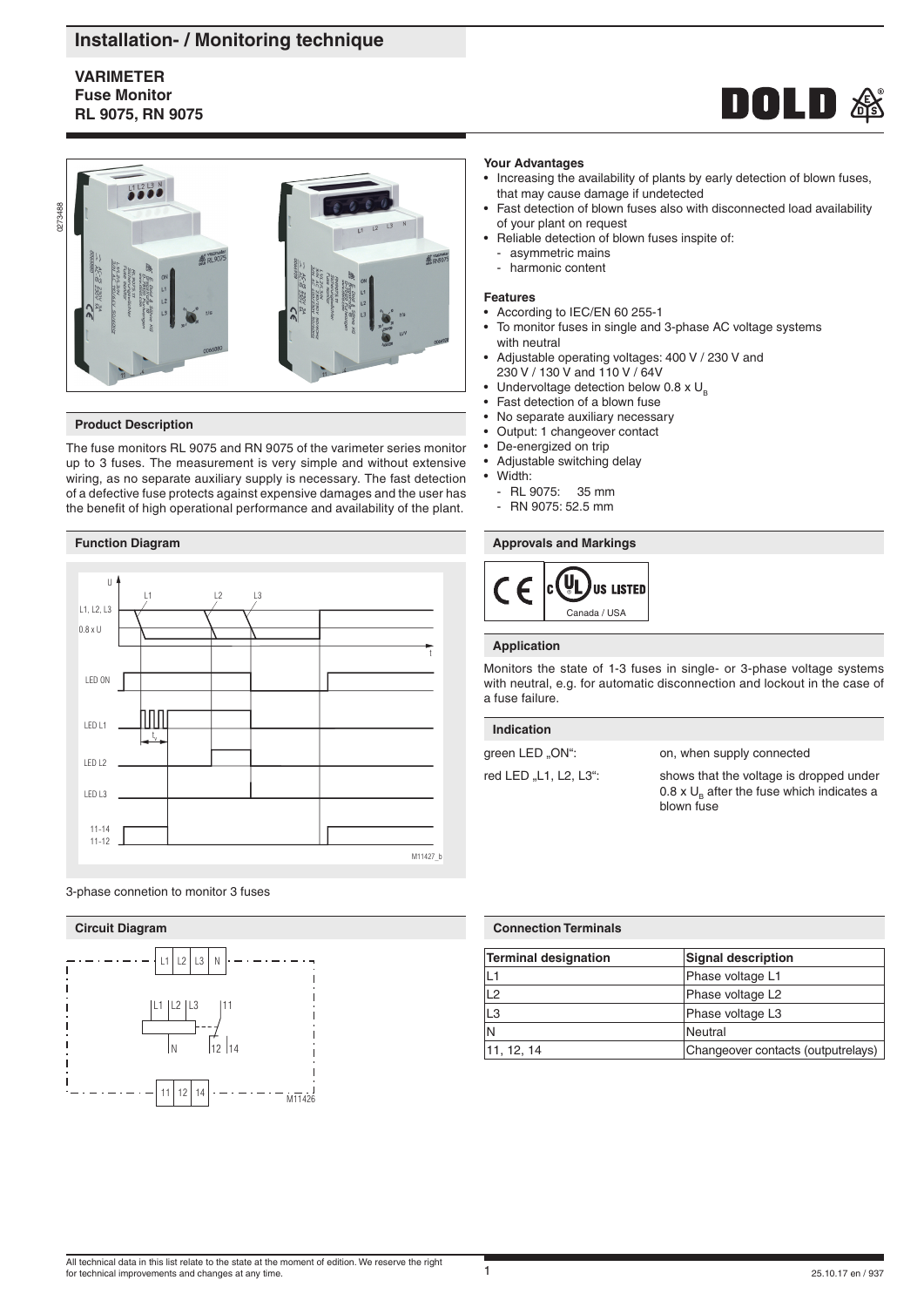#### **Function**

When monitoring fuses in a 3-phase system all the phases are measured against N. The recognition of a blown fuse is done by monitoring the voltage at the fuse input terminals L1, L2 and L3. A voltage drop on one of these input terminals below  $0.8 \times U_p$  is an indication for a blown fuse. In case an undervoltage condition on any of the three terminals has been recognized the LED of the corresponding terminal starts blinking red. After the switching delay time has expired, the LED switches on red continuously. At the same time the relay, which works in open circuit alarm mode, switches its state. After the terminal voltage exceeds the switching level again e.g. by replacing the blown fuse, the corresponding LED immediately turns off and at the same time the relay switches back into idle mode.

When monitoring fuses in a 1-phase system, up to 3 fuses can be connected to the same phase and being monitored.

If less than 3 fuses are monitored at 3- or single-phase monitoring, the unused terminals LX have to be bridged (see connection examples).

Via rotary switch the both operating ranges 400 V / 230 V or 230 V / 130 V at RN 9075 can be selected. At RL 9075 the operating voltage is fixed.

#### **Notes**

During initialisation the fuse monitor recognises the mains frequency (50 Hz or 60 Hz).

For reliable detection of fuse failure with large inductive loads we recommend to have symmetric loads.

When using the fuse monitor with motor loads it could happen, due to feedback voltage, that the failed fuse is only detected after the motor is switched off.

Adjustable operating voltages via rotary swich:

| <b>Device</b>  | <b>Function</b><br>Lx/N | <b>Voltages</b><br>$0.8 \times Lx/N$ |
|----------------|-------------------------|--------------------------------------|
| <b>RN 9075</b> | 230 V                   | 184 V                                |
|                | 130 V                   | 104 V                                |
| <b>RL 9075</b> |                         | 51 V                                 |

## **Technical Data**

**Electrical life**

**Mechanical life:** 

to AC 15 at 1 A, AC 230 V:

short circuit strength

**Input**

| Operating voltage U <sub>2</sub> :       |                                               |                   |  |
|------------------------------------------|-----------------------------------------------|-------------------|--|
| RL 9075:                                 | 3/N AC 77 121 V / 44 70 V                     |                   |  |
|                                          | 1- or 3-phase without / with neutral          |                   |  |
| RN 9075:                                 | 3/N AC 138  440 V / 78  253 V                 |                   |  |
|                                          | 1- or 3-phase without / with neutral          |                   |  |
| Voltage rated operating U <sub>s</sub> : |                                               |                   |  |
| RL 9075:                                 | 3/N AC 90  110 V / 52  64 V                   |                   |  |
| RN 9075:                                 | 3/N AC 162  400 V / 92  230 V                 |                   |  |
| Voltage range:                           |                                               |                   |  |
| RL 9075:                                 | $0.71.1 U_{\circ}$                            |                   |  |
| RN 9075:                                 | $0.61.1 U_{\circ}$<br>50 / 60 Hz<br>45  65 Hz |                   |  |
| <b>Nominal frequency:</b>                |                                               |                   |  |
| Frequency range:                         |                                               |                   |  |
| <b>Nominal consumption:</b>              | approx. 7 VA                                  |                   |  |
| Output                                   |                                               |                   |  |
| Contacts:                                | 1 changeover contact                          |                   |  |
| <b>Contact material:</b>                 | AgNi                                          |                   |  |
| <b>Switching voltage:</b>                | AC 250 V                                      |                   |  |
| Thermal current $I_{\omega}$ :           | 5 A                                           |                   |  |
| <b>Switching capacity</b>                |                                               |                   |  |
| to AC 15                                 |                                               |                   |  |
| NO contact:                              | 3 A / AC 230 V                                | IEC/EN 60 947-5-1 |  |
| NC contact:                              | 1 A / AC 230 V                                | IEC/EN 60 947-5-1 |  |

typ.  $x$  10<sup>5</sup> switching cyles<br>IEC/EN 60 947-5-1 max. fuse rating: 5 A gL  $>$  30 x 10 $\textdegree$  switching cyles

#### **Technical Data**

## **Measuring circuit**

**Monitoring voltage** RL 9075: Lx/N = 51 V (0.8 x 64 V)<br>RN 9075: Lx/N = 184 V (0.8 x 230 **Monitoring range:**

RL 9075:  $0.7 ... 1.1 U_B$ <br>RN 9075: 0.6 1.1 U **Nomber of monitored fuse:** 1 ... 3 **Switching delay t<sub>v</sub>:** 

## **Repeat accuracy:**  $\pm 2\%$ **Temperature influence:** ± 1 %

#### **General Data**

| <b>Operating mode:</b><br><b>Temperature range</b> | continuous operation                             |                       |
|----------------------------------------------------|--------------------------------------------------|-----------------------|
| Operation:                                         | $-20+55$ °C                                      |                       |
| Storage:                                           | $-25+60 °C$                                      |                       |
| Relative air humidity:                             | 93 % at 40 °C                                    |                       |
| Altitude:                                          | $< 2,000 \text{ m}$                              |                       |
| <b>Clearance and creepage</b>                      |                                                  |                       |
| distances                                          |                                                  |                       |
| Rated impuls voltage/                              |                                                  |                       |
| Pollution degree:                                  | 6 kV / 2                                         | IEC 60 664-1          |
| <b>EMC</b>                                         |                                                  |                       |
| Electrostatic discharge (ESD): 8 kV (air)          |                                                  | IEC/EN 61 000-4-2     |
| <b>HF</b> irradiation                              |                                                  |                       |
| 80 MHz  1 GHz:                                     | 12V/m                                            | IEC/EN 61 000-4-3     |
| 1 GHz  2,7 GHz:                                    | 10V/m                                            | IEC/EN 61 000-4-3     |
| Fast transients:                                   | 2 kV                                             | IEC/EN 61 000-4-4     |
| Surge                                              |                                                  |                       |
| between                                            |                                                  |                       |
| wires for power supply:                            | 2 kV                                             | IEC/EN 61 000-4-5     |
| between wire and ground:                           | 4 kV                                             | IEC/EN 61 000-4-5     |
| HF wire guided:                                    | 10 V                                             | IEC/EN 61 000-4-6     |
| Interference suppression:                          | Limit value class B                              | EN 55 011             |
| Degree of protection:                              |                                                  |                       |
| Housing:                                           | IP 40                                            | IEC/EN 60 529         |
| Terminals:                                         | IP 20                                            | IEC/EN 60 529         |
| Enclosure:                                         | Thermoplastic with V0 behaviour                  |                       |
|                                                    | acc. to UL subject 94                            |                       |
| <b>Vibration resistance:</b>                       | Amplitude 0,35 mm                                |                       |
|                                                    | Class I                                          | IEC/EN 60 255-21      |
| <b>Climate resistance:</b>                         | 20 / 055 / 04                                    | IEC/EN 60 068-1       |
| <b>Terminal designation:</b>                       | EN 50 005                                        |                       |
| Wire connection:<br><b>Fixed screw terminals</b>   |                                                  | DIN 46 228-1/-2/-3/-4 |
| Cross section:                                     | 0.2  4 mm <sup>2</sup> (AWG 24 - 12) solid or    |                       |
|                                                    | $0.22.5$ mm <sup>2</sup> (AWG 24 - 12)           |                       |
|                                                    | stranded wire with and without ferrules          |                       |
| Stripping length:                                  | 7 mm                                             |                       |
| Fixing torque:                                     | $0.6$ Nm                                         | EN 60 999-1           |
| Wire fixing:                                       | Captive slotted screw / M2.5                     |                       |
| Fixed                                              |                                                  |                       |
| <b>High-voltage terminals</b>                      |                                                  |                       |
| Cross section:                                     | 0.2  6 mm <sup>2</sup> (AWG 24 - 10) massiv oder |                       |
|                                                    | $0.24$ mm <sup>2</sup> (AWG 24 - 10)             |                       |
|                                                    | stranded wire without ferrules                   |                       |
|                                                    | $0.254$ mm <sup>2</sup> (AWG 24 - 10)            |                       |
|                                                    | stranded wire with ferrules                      |                       |
| Stripping length:                                  | 8 mm                                             |                       |
| Fixing torque:                                     | 0.7 Nm                                           | EN 60 999-1           |
| Wire fixing:                                       | Captive slotted screw / M3                       |                       |
| <b>Mounting:</b>                                   | DIN rail                                         | IEC/EN 60 715         |
| Weight:                                            |                                                  |                       |
| RL 9075:                                           | approx. 105 g                                    |                       |
| RN 9075:                                           | approx. 125 g                                    |                       |
|                                                    |                                                  |                       |
| <b>Dimensions</b>                                  |                                                  |                       |
|                                                    |                                                  |                       |

 $Lx/N = 184$  V (0.8 x 230 V) +  $Lx/N = 104 V (0.8 x 130 V)$ 

 $0.6... 1.1 U_{p}$ 

**:** infinite adjustable instantaneuos, 2 … 30 s

**Width x height x depth:** RL 9075: 35 x 90 x 71 mm<br>RN 9075: 52.5 x 90 x 71 mm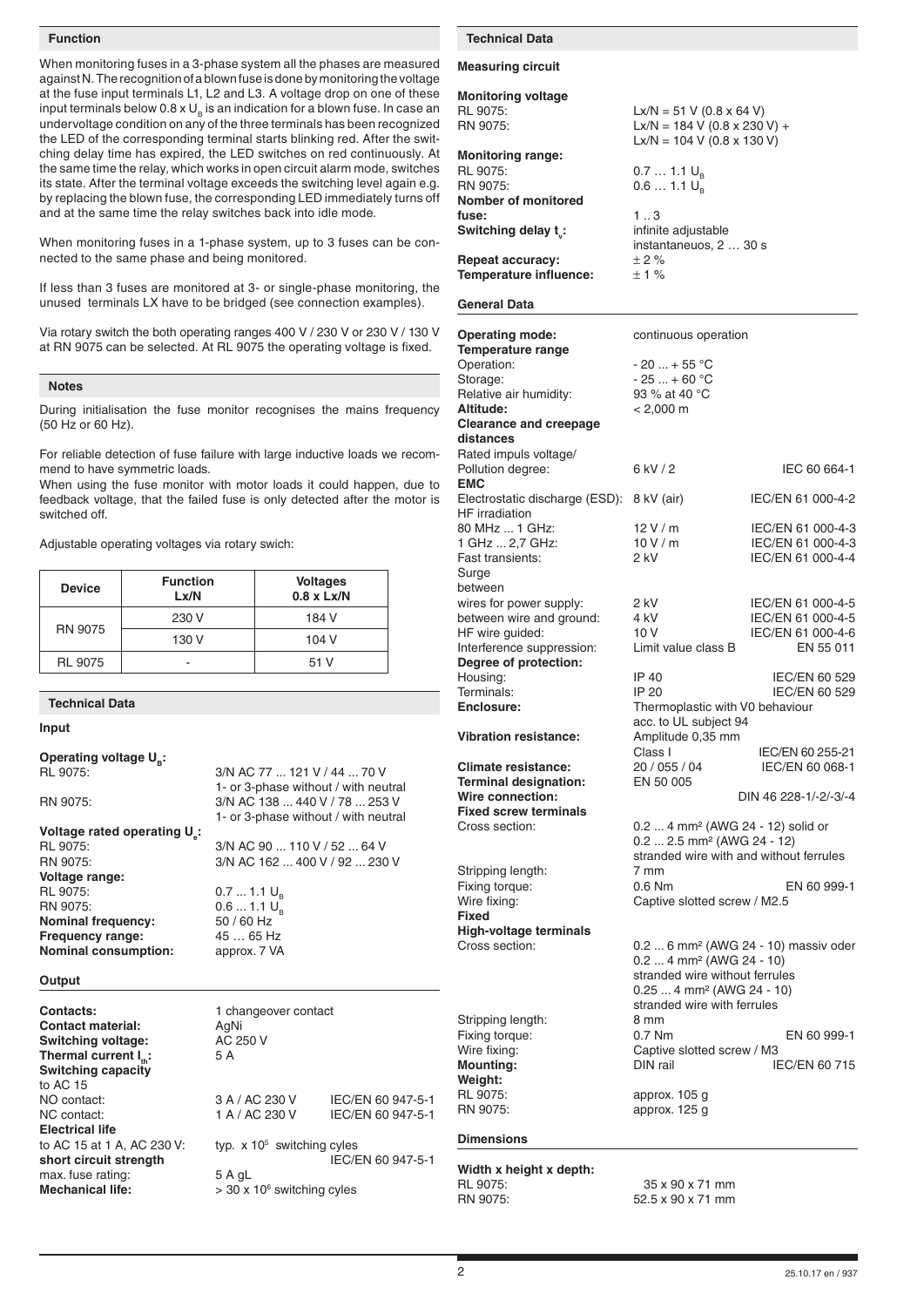## **UL-Data**

ANSI/UL 60947-1,  $5<sup>th</sup>$  Edition ANSI/UL 60947-5-1, 3rd Edition

CAN/CSA-C22.2 No. 60947-1-13, 2nd Edition CAN/CSA-C22.2 No. 60947-5-1-14, 1st Edition

| <b>Switching capacity:</b>                                | Pilot duty B300<br>5A 240Vac Resistive, G.P.<br>5A 30Vdc Resistive or G.P.<br>5A 250Vac G.P. |
|-----------------------------------------------------------|----------------------------------------------------------------------------------------------|
| Wire connection:<br><b>RL 9075:</b><br><b>RN 9075</b>     | 60°C / 75°C copper conductors only<br>AWG 24 - 12 Sol/Str Torque 0.6 Nm                      |
| for terminals 11, 12, 14:<br>for terminals L1, L2, L3, N: | AWG 24 - 12 Sol/Str Torque 0.6 Nm<br>AWG 30 - 10 Sol/Str Torque 0.7 Nm                       |

**Technical data that is not stated in the UL-Data, can be found in the technical data section**

## **Standard Types**

RL 9075.11/61 3/N AC 110 V / 64 V 0 ... 30 s<br>Article number: 0066880

Article number:

**I**nfo

- Output: 1 changeover contact
- -
- Width:
- Operating voltage:  $3/N$  AC 110 V / 64 V<br>Switching delay: 0 ... 30 s For Switching delay: 0 ... 30<br>Width: 35 mm

RN 9075.11/61 3/N AC 230 V / 130 V + 3/N AC 400 V / 230 V 0 ... 30 s Article number: 0066928<br>
• Output: 1 change

- 
- -

1 changeover contact

- Operating voltage: 3/N AC 230 V / 130 V + 3/N AC 400 V / 230 V
- Switching delay: • Width: 52,5 mm
- 

## **Ordering Examples**



 $L2 \t L3$ N  $F1$   $F2$   $F3$  $\mathbb{L}^2$   $\mathbb{L}^3$   $\mathbb{N}$  12 14<br> $\mathbb{L}^2$   $\mathbb{L}^3$   $\mathbb{L}^1$  12 14 consumer consumer consumer consumer<br>Ioad consume consum load load RN9075 <sub>D</sub> 11 M11501\_a







**Connection Examples**